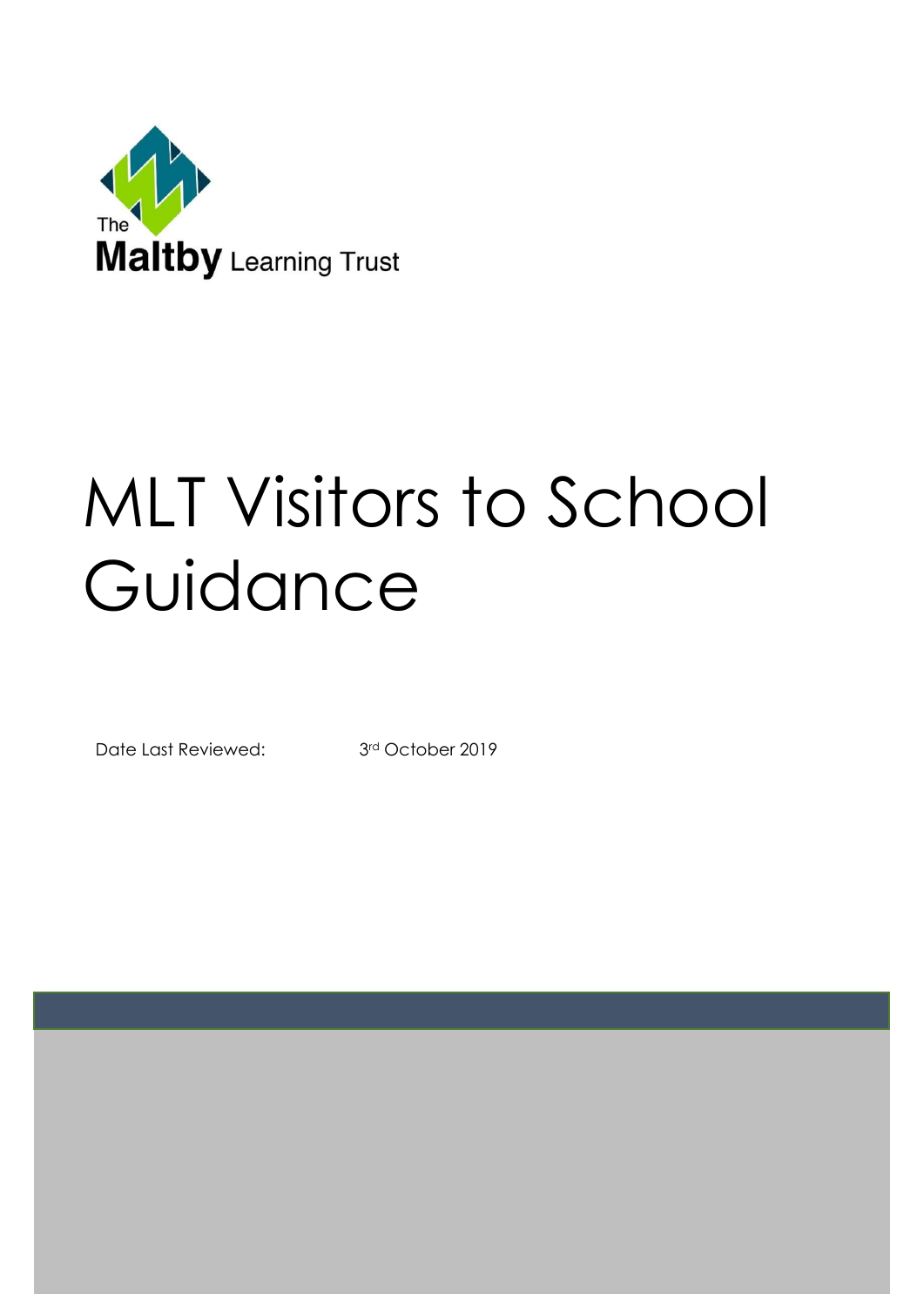## **1. INTRODUCTION**

This guidance is intended to help schools manage visitors in a way that ensures the safety of children and adults on the school site. The responsibility for this lies with the Principal, Senior Leadership Team and the Local Governance Committee.

### **2. GUIDANCE AND RESPONSIBILITIES**

The Principal and Chair of Governors are responsible for implementing this guidance and managing visitors to the school. The day to day arrangements need to be understood by all staff. All staff have a responsibility to ensure that visitors to the school are properly welcomed and managed safely within school.

Keeping Children Safe in Education states:

*'For agency and third party supply staff, schools and colleges must also include whether written confirmation has been received that the employment business supplying the member of supply staff has carried out the relevant checks and obtained the appropriate certificates, and the date that confirmation was received and whether any enhanced DBS certificate check has been provided in respect of the member of staff.'*

All staff should be made aware of this guidance and that it applies to all visitors equally, including VIPs.

## **Types of visitor**

There are a number of different types of legitimate visitors to a school.

- Visitors who attend the school in connection with children and who have a professional role i.e. social workers, police, educational psychologist, SEND officers, targeted support workers or health related professionals.
- Visitors attending to work with children in roles such as peripatetic tutors, sports coaches
- Visitors who attend the school in connection with the building, grounds or equipment i.e. builders, contractors, maintenance staff or IT workers
- VIPs Very Important People
- Other legitimate visitors i.e. parents, parent helpers, school governors,

Visits should be planned to ensure they run smoothly taking into account the need to safeguard both children, the reputation of the school and the visitor. Where appropriate, risk assessments should be undertaken. The Principal or Senior Leadership Team should be aware of visits in advance.

# **3. PROCEDURES FOR ALL VISITORS**

- Wherever possible, visits to schools should be pre-arranged
- All visitors must report to main reception first and not enter the school via any other entrance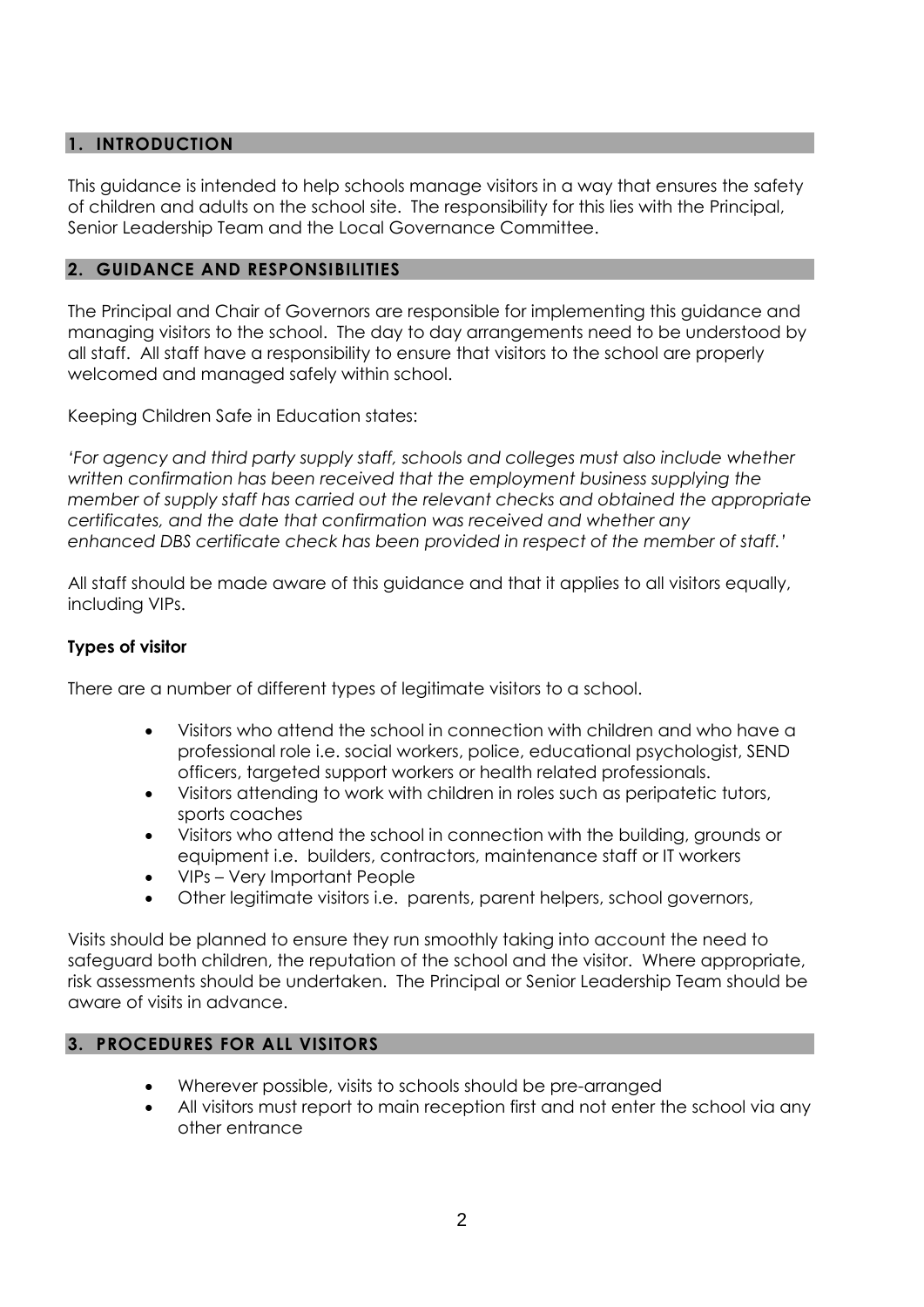- At main reception, all visitors should explain the purpose of their visit and who has invited them. They should be ready to produce formal identification e.g. photo ID card.
- All visitors will be asked to sign the visitors' record book or equivalent such as an electronic recording system which may include a photograph of the visitor being taken.
- If the visitor is part of a large group of visitors a separate register may be utilised
- A visitor's badge should be worn and displayed prominently.
- Visitors should wait in the reception area until they are met by an appropriate member of staff to be escorted to their destination.
- All visitors should wear a visitor lanyard and be accompanied by a member of staff unless the visitor has had the appropriate DBS check (or the visitor's employers have confirmed that their staff have appropriate checks). If these checks are complete, the visitor will be issued with a black lanyard.
- Visitors should not be alone with pupils/children unless this is a legitimate part of their role for example a social worker seeing a child and the school has assured itself that the visitor has had the appropriate DBS check (or the visitor's employers have confirmed that their staff have appropriate checks).
- Social workers and police visiting children under emergency conditions and where requisite confirmation of appropriate checks have not been made, should be allowed access alongside the DSL, Deputy DSL or member of SLT.
- If visitors find they are alone with pupils/children, they should report to a member of staff or reception. This should be explained to visitors.
- On departing the school, visitors should leave via reception, sign out of the building, return their visitor badge and be seen to leave the premises. School reception staff should check the 'in – out' records regularly to monitor compliance with these procedures.

# **4. SPECIAL CATEGORIES OF VISITOR**

## **VIPs**

A VIP is usually an external visitor of importance or influence who commands special treatment.

- Royalty and Royal Representatives
- Government (Members of Parliament, including government ministers and politicians)
- Diplomats and Senior Public Servants
- Chairpersons/ Chief Executives Officers of major companies and organisations
- Senior Officers from Charitable Trusts
- Religious leaders
- Civic and local community leaders
- Notable academics, Olympians, Authors, high profile prize winners and those with celebrity status in particular fields such as sport, music, the arts, media including celebrities and who are likely to inspire others.

## **Important considerations for VIP visits**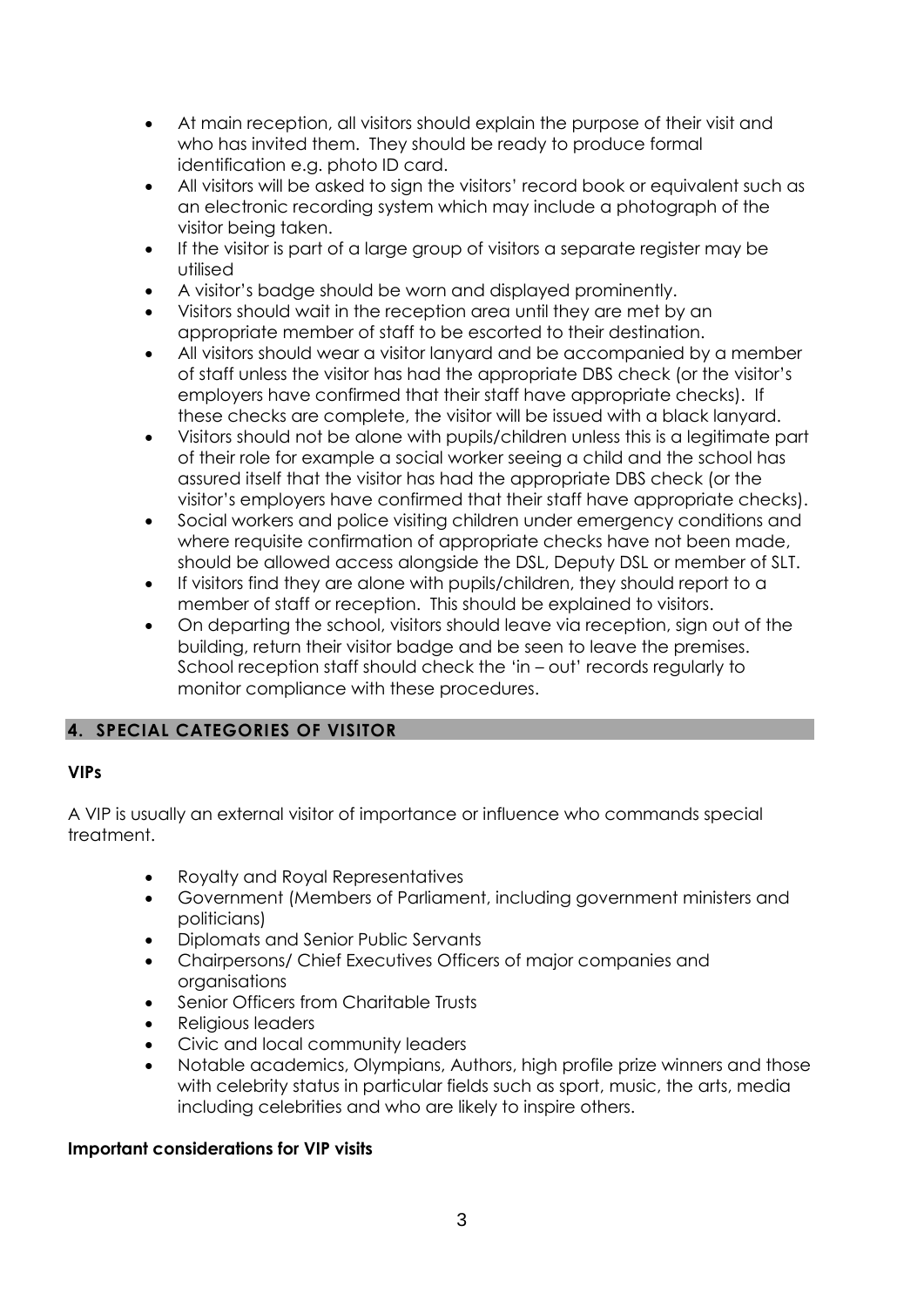An invitation to a VIP should be made in advance with sufficient time to enable appropriate planning for a safe and successful visit recognising how the visit will be hosted and importantly who will be escorting and supervising the visitor at all times. In general terms VIPs should be treated in a very similar way to any other visitor but a degree of common sense should prevail e.g. it is unlikely that the Queen or another senior member of the Royal Family would be expected to show or wear ID. Members of their entourage though should be expected to follow normal procedures, as should other VIP's.

All VIPs and any entourage should be accompanied at all times by a member of staff.

# **Staff from other agencies**

If schools have 'written notification' from an agency that their staff have a DBS 'Enhanced with barred list information' check, then it is not necessary for the visitor to produce individual evidence of their DBS check before being granted unsupervised contact with children. However, visitors should still produce photo ID each time they access the school site

# **Parents and relatives**

Schools do not have the power to request DBS checks and barred list checks, or ask to see DBS certificates, for visitors such as children's relatives or other visitors attending, for example, a sports day. In these circumstances Principals should use their professional judgment about the need to escort or supervise visitors.

# **Ofsted**

Ofsted have provided NCC with written confirmation that all Ofsted staff who would visit a school have been through a DBS 'Enhanced with barred list information' check. They have also confirmed that all approved additional inspectors have also been through a DBS 'Enhanced with barred list information' check. Ofsted provide a list of all approved additional inspectors at:<https://www.gov.uk/search?q=additional+inspectors>

Schools can regard this note as constituting 'written notification' that Ofsted staff have been subject to relevant checks, as NCC holds the 'written notification' from Ofsted.

# **5.1 IMPLICATIONS OF THE CHILDCARE (DISQUALIFICATION) REGULATIONS 2009 FOR 'VISITORS.'**

The Childcare (Disqualification) Regulations 2009 introduced additional requirements for staff who are involved with the education or care of children under 6 or with the out-ofschool care of children under 8. The implications of these regulations are set out in new statutory guidance<sup>1</sup>.

<sup>1</sup> *1 Disqualification under the Childcare Act 2006. Statutory guidance for local authorities, maintained schools, academies and free schools, DfE, February 2015. [https://www.gov.uk/government/uploads/system/uploads/attachment\\_data/file/409361/dis](https://fwa.nottscc.gov.uk/owa/redir.aspx?C=n-O3AlcaeU2OqJUw4dxBcnrNaGBHMNIIx_cKghZo-OG9zEFGHHpnWRIlvnlI1S-i4Z7s82paE0s.&URL=https%3a%2f%2fwww.gov.uk%2fgovernment%2fuploads%2fsystem%2fuploads%2fattachment_data%2ffile%2f409361%2fdisqual_stat-guidance_Feb_15.pdf) [qual\\_statguidance\\_Feb\\_15.pdf](https://fwa.nottscc.gov.uk/owa/redir.aspx?C=n-O3AlcaeU2OqJUw4dxBcnrNaGBHMNIIx_cKghZo-OG9zEFGHHpnWRIlvnlI1S-i4Z7s82paE0s.&URL=https%3a%2f%2fwww.gov.uk%2fgovernment%2fuploads%2fsystem%2fuploads%2fattachment_data%2ffile%2f409361%2fdisqual_stat-guidance_Feb_15.pdf)*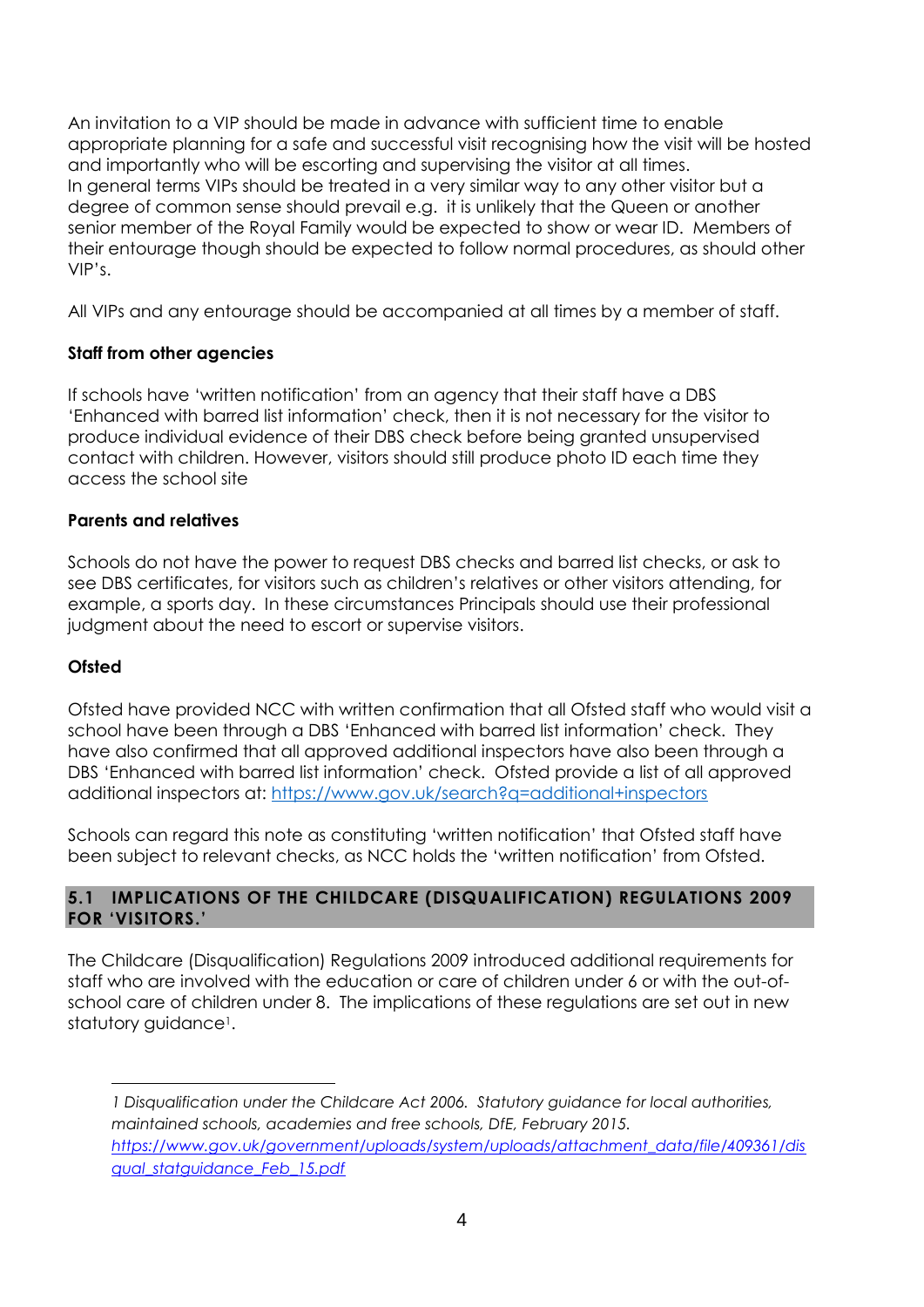### **The following groups of people, who could be considered 'visitors' are NOT covered by the 'Childcare Disqualification' legislation:**

- 1. Caretakers, cleaners, drivers, transport escorts, catering staff, catering & cleaning managers, office staff, DSO catering and cleaning staff who are not employed to directly provide childcare. (Statutory Guidance<sup>2</sup> Para. 9)
- 2. Health staff, speech therapists, Educational Psychologists.

*'Anybody involved in any form of health care provision for a child, including school nurses, and local authority staff, such as speech and language therapists and education psychologists, are specifically excluded from the statutory definition of childcare, and are therefore not covered by the legislation.*' (Statutory Guidance Para 10)

### *School governors*

*'School governors and proprietors are not covered by the legislation, unless they volunteer to work in relevant childcare on a regular basis, or they are directly concerned with the day-to-day management of such provision.'*  (Statutory Guidance Para 16)

### *Ofsted inspectors*

1

While not specifically referred to in the statutory guidance, Ofsted have informed NCC that in their view Ofsted inspectors are not covered by the requirements of the 'Childcare Disqualification' legislation.

### **5. THE FOLLOWING GROUPS OF PEOPLE, WHO COULD BE CONSIDERED 'VISITORS' ARE COVERED BY THE 'CHILDCARE DISQUALIFICATION' LEGISLATION:**

Peripatetic teachers and special needs teachers who work in reception classes or in childcare settings with children under 8.

*'Where centrally employed local authority staff are deployed to work in relevant childcare settings in schools (for example peripatetic music teachers or special needs teachers) it is the responsibility of the local authority to ensure that such staff are compliant with the requirements of the legislation explained in this guidance.' (*Statutory Guidance Para 11)

## **6. RAISING AWARENESS OF VISITOR SAFETY WITH CHILDREN**

Pupils should be reminded on a regular basis and especially prior to any VIP or celebrity visits that they should remain with a staff member and not wander off/ leave an area which is not supervised by a member of staff. They should also be reminded of any other relevant actions identified by a risk assessment relating to the visit.

<sup>2</sup> Disqualification under the Childcare Act 2006. Statutory guidance for local authorities, maintained schools, academies and free schools, DfE, February 2015.